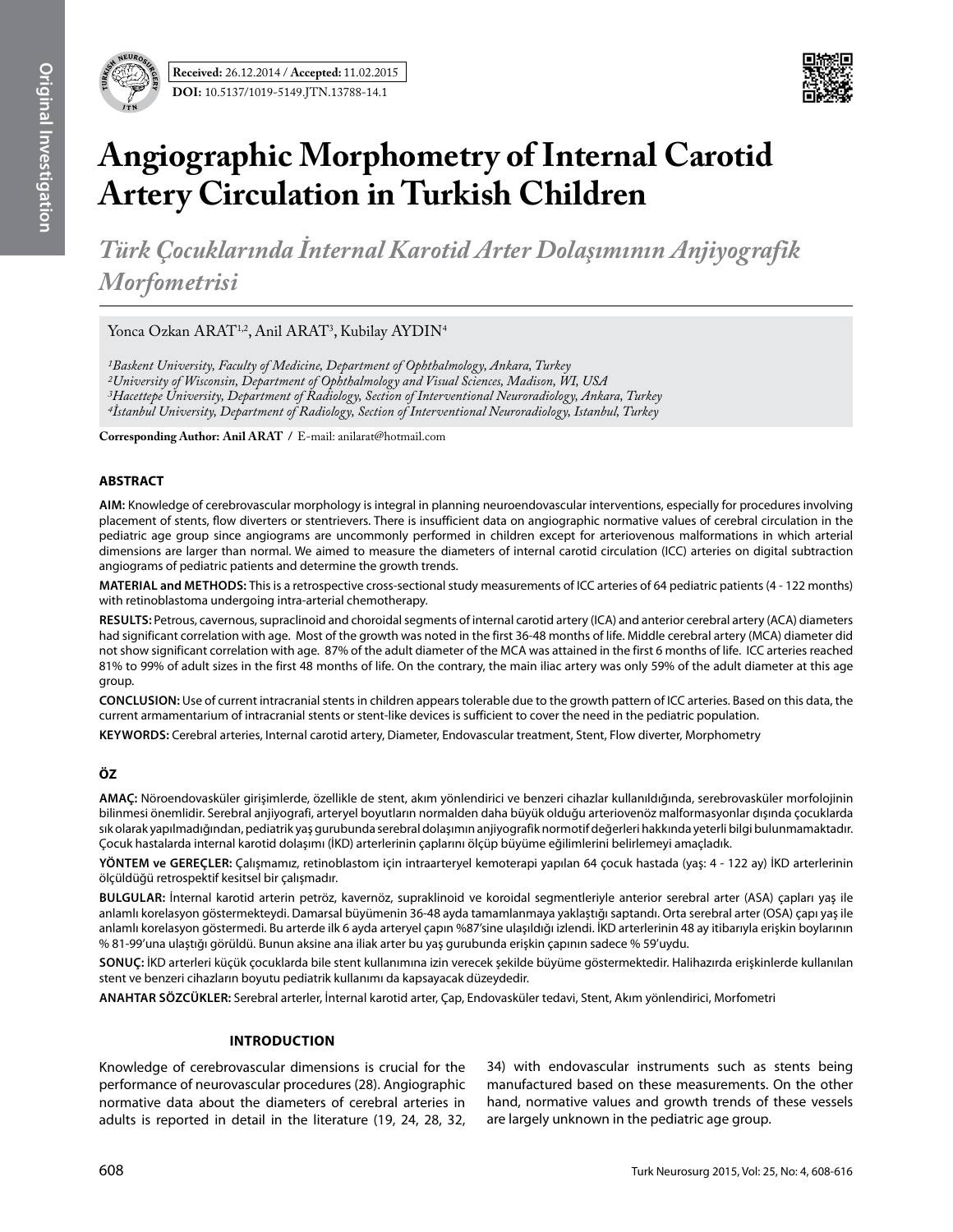In the pediatric population, brain arteriovenous malformation embolizations have been the flagship of neurointerventional procedures. In spite of its relative paucity, endovascular treatment of pediatric cerebral aneurysms has been performed for more than 25 years and is becoming increasingly more common (4). As endovascular aneurysm treatment shifted towards more liberal use of endoluminal prostheses such as stents and flow diverters, a need for better knowledge of angiographic measurements of cerebral artery diameters emerged as these devices rely on meticulous measurement of the diameter of the artery harboring the aneurysm (28). Due to the direct relation of arterial size with vascular demand, normative arterial diameters cannot be inferred from angiograms performed on children for the treatment of high flow lesions (such as arteriovenous malformations or hypervascular tumors) that are the forerunners of referrals for pediatric cerebral angiograms. In the mean time, intraarterial chemotherapy for retinoblastoma, a lesion outside the brain with negligible arterial demand (vascular blush), has been on the rise for the last 5 years and has become an established therapy for advanced intraocular retinoblastoma in many centers (14). We observed that the cerebral angiography performed as a part of this treatment provides a unique opportunity to examine normal cerebrovascular anatomy in small children.

In this study we aimed to measure the diameters of the main internal carotid circulation arteries on digital subtraction angiograms of pediatric patients with retinoblastoma undergoing intraarterial chemotherapy to determine the normative values of cerebral artery diameters. We also assessed the correlations of these cerebral artery diameters with the age of the patients.

## **material and METHODS**

Cerebral angiograms of children with retinoblastoma referred for intraarterial injection of chemotherapeutic agents were retrospectively identified and relevant arterial measurements were obtained on these angiograms.

# *General Description of the Procedure*

In this retrospective cross-sectional study of cerebral angiographic measurements of 64 pediatric patients with retinoblastoma undergoing intraarterial chemotherapy, the procedures were performed by two endovascular specialists under general anesthesia and heparinization (70 to 100 mg/ kg IV push) and through a femoral arterial approach with a 21G needle. A biplane (Artis Zeego VC21A/B, Siemens, Erlangen, Germany) or uniplane (Artis Zeego, Siemens, Erlangen, Germany) angiography unit was used. A 4 F diagnostic catheter was placed directly through the common femoral artery and pelvic arteriograms in anteroposterior view were obtained with the field of view set to 22 centimeters and with injection of 4 to 6 ml of nonionic iodinated contrast medium (most commonly Ultravist 300, Bayer Healthcare, Germany) in about 2 seconds to evaluate the femoral arteries. 0.4 ml of Nimodipine (Nimotop, Bayer Healthcare, Germany) diluted to

1:50 with normal saline was injected into the ipsilateral external iliac artery to prevent vasospasm. The same catheter was used to access the internal carotid artery ipsilateral to the eye involved with retinoblastoma. Selective internal carotid angiograms in anteroposterior and lateral projections again with injection of 4 to 6 ml of nonionic iodinated contrast medium in 2 seconds were obtained with the FOV set to 22 centimeters. A microcatheter (inner lumen of 0.015 to 0.0165 inch, most commonly SL10, Stryker Neuroendovascular, Kalamazoo, MI, USA) was navigated coaxially to the ophthalmic artery over a microguidewire (0.010 to 0.014 inch guidewire, such as Asahi 10, Asahi Intecc, Nagoya, Japan or Transend 14, Stryker Neuroendovascular, Kalamazoo, MI, USA). This artery was catheterized and superselective angiograms were obtained. 30 ml of Melphalan solution (usually 5 mg) in saline was injected over 30 minutes. After infusion, the ophthalmic, internal carotid and femoral injections were repeated, the anticoagulation was reversed with intravenous administration of protamine sulfate, and femoral hemostasis was achieved by manual compression.

# *Measurements*

Only the angiogram of the very first procedure for each patient was included in the study. The first side to be catheterized was chosen for the measurements if bilateral procedures were done in the same session. Measurements were performed on pelvic arteriograms for the common iliac artery, and on the internal carotid artery for segments of internal carotid, middle cerebral and anterior cerebral arteries. For all projections, measurements were calibrated with respect to the 4 F catheter using the automated software preloaded on the angiography systems. For the common iliac artery, measurements were obtained on the AP projection at a point 5 mm proximal to its bifurcation. For the petrous segment, the diameter was measured on the anteroposterior projection at the midpoint of the vertical subsegment of the petrous internal carotid artery (Figure 1A). For the cavernous, supraclinoid and choroidal segments, measurements were taken at the most rostral segment of the cavernous ICA, at the midpoint of the origins of the ophthalmic and anterior choroidal arteries and immediately distal to the choroidal artery origin respectively (Figure 1B) on the lateral projection. For both anterior cerebral and middle cerebral arteries, diameters were measured at a point 5 mm distal to the bifurcation of the ICA on the anteroposterior projection (Figure 1A). Correlations of these measurement variables with age were analyzed. Similar measurements were taken from 10 adult angiograms without any radiological sign of vessel wall lesions or pathological vessel changes, including vasospasm, vascular malformations, vasculitis or atherosclerosis.

The study group was divided into 6 age categories: 0-6 months, 6-12 months, 12-24 months, 24-48 months, 48-72 months, 72 months and above (72-127 months). The adult group included the measurements obtained from cerebral angiograms of 10 adults. The percentage of adult size obtained was calculated by the division of the mean value for the measurement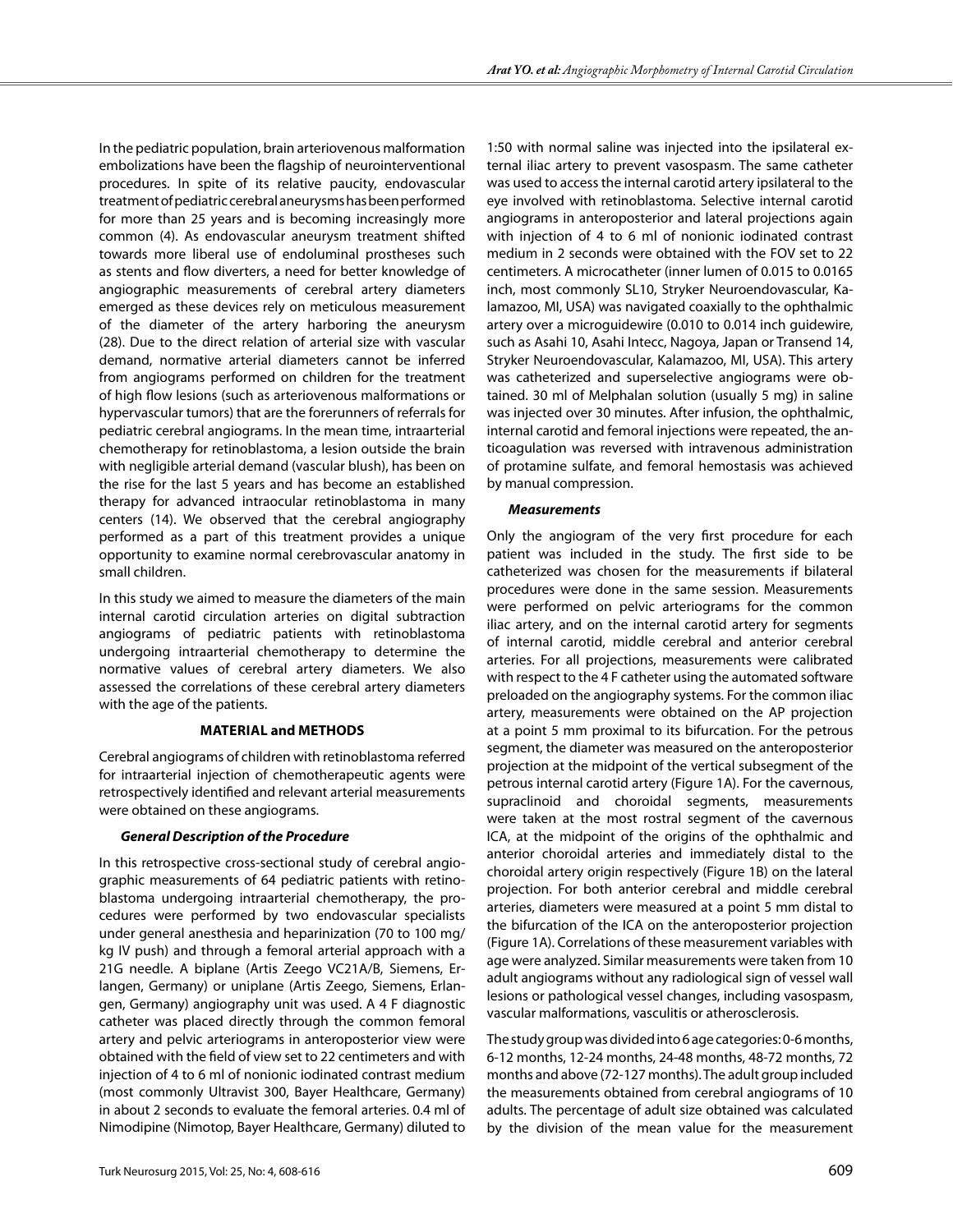variable in question by the mean value of the adult group. We added an adult group for comparison since there was no normative data in the literature regarding the diameters of the investigated vessels in the Turkish population.

## *Statistical Analysis*

Statistical differences between two group means were tested by Student's T test. Test statistics associated with probabilities of 0.05 or less were considered significant. Correlations of the measurement variables with age were determined by Pearson correlation coefficients (r). Growth trends of the artery diameters were analysed using Gompertz growth curves.

## **RESULTS**

The subjects were grouped according to their age for analysis. (Table I). Differences in the diameters of arteries between the genders for the various measurement variables for all ages were not significant except for choroidal segment of the ICA (p=0.021) and MCA (p=0.005), which were significantly wider in males. Since these differences were clinically insignificant (0.2 mm difference for choroidal segment of ICA and MCA) and were within the range that could be expected by chance alone, values for measurement variables were grouped and tabled only by age category. This study was not designed to evaluate for gender differences and as such, there was insufficient power to detect any possible differences.

The diameters of the internal carotid artery circulation in different age groups are shown in Table II. All segments of ICA (correlation is significant at the 0.01 level; r=0,58 for petrous segment, r=0,52 for cavernous segment, r=0, 44 for supraclinoid segment, r=0,33 for choroidal segment) and ACA (correlation is significant at 0.05 level; r= 0,26) diameter had a significant correlation with age (Table III). The most significant change in diameters was observed around the first 36-48 months of life (Figure 2). MCA diameter did not show significant correlation with age (Table III). The percentage of

## **Table I:** Age Distribution of the Groups

| Group                 | <b>No</b> | <b>Mean Age</b> | <b>SE Mean</b> | <b>StDev</b> | <b>Min</b> | <b>Max</b> |
|-----------------------|-----------|-----------------|----------------|--------------|------------|------------|
| $1(0-6 \text{ mo})$   | 5         | 5.0             | 0.3            | 0.7          | 4.0        | 6.0        |
| $2(6-12 \text{ mo})$  | 8         | 9.8             | 0.5            | 1.5          | 8.0        | 12.0       |
| $3(12-24 \text{ mo})$ | 22        | 20.0            | 0.7            | 3.6          | 13.0       | 24.0       |
| 4 (24-48mo)           | 16        | 37.1            | 1.6            | 6.6          | 28.0       | 48.0       |
| 5 (48-72 mo)          | 8         | 63.8            | 2.5            | 7.0          | 54.0       | 72.0       |
| 6 (72 mo & up)        | 5         | 97.8            | 8.8            | 19.8         | 74.0       | 122.0      |
| 7 (adults)            | 10        | 573.6           | 35.0           | 110.7        | 396.0      | 732.0      |

*Abbreviations: mo: months, no: number of subjects, SE Mean: standart error of mean, StDev: standart deviation, min: minimum, max: maximum.*



**Figure 1: A)** Carotid arteriogram in anteroposterior projection showing how measurements were performed at the petrous segment of the internal carotid artery (white open arrow), A1 segment of the anterior cerebral artery (black arrow) and M1 segment of the middle cerebral artery (white arrow). **B)** Carotid angiogram in lateral projection demonstrating the measurements of the choroidal segment (white open arrow), supraclinoid segment (black open arrow) and cavernous segment (black arrow) of the internal carotid artery.

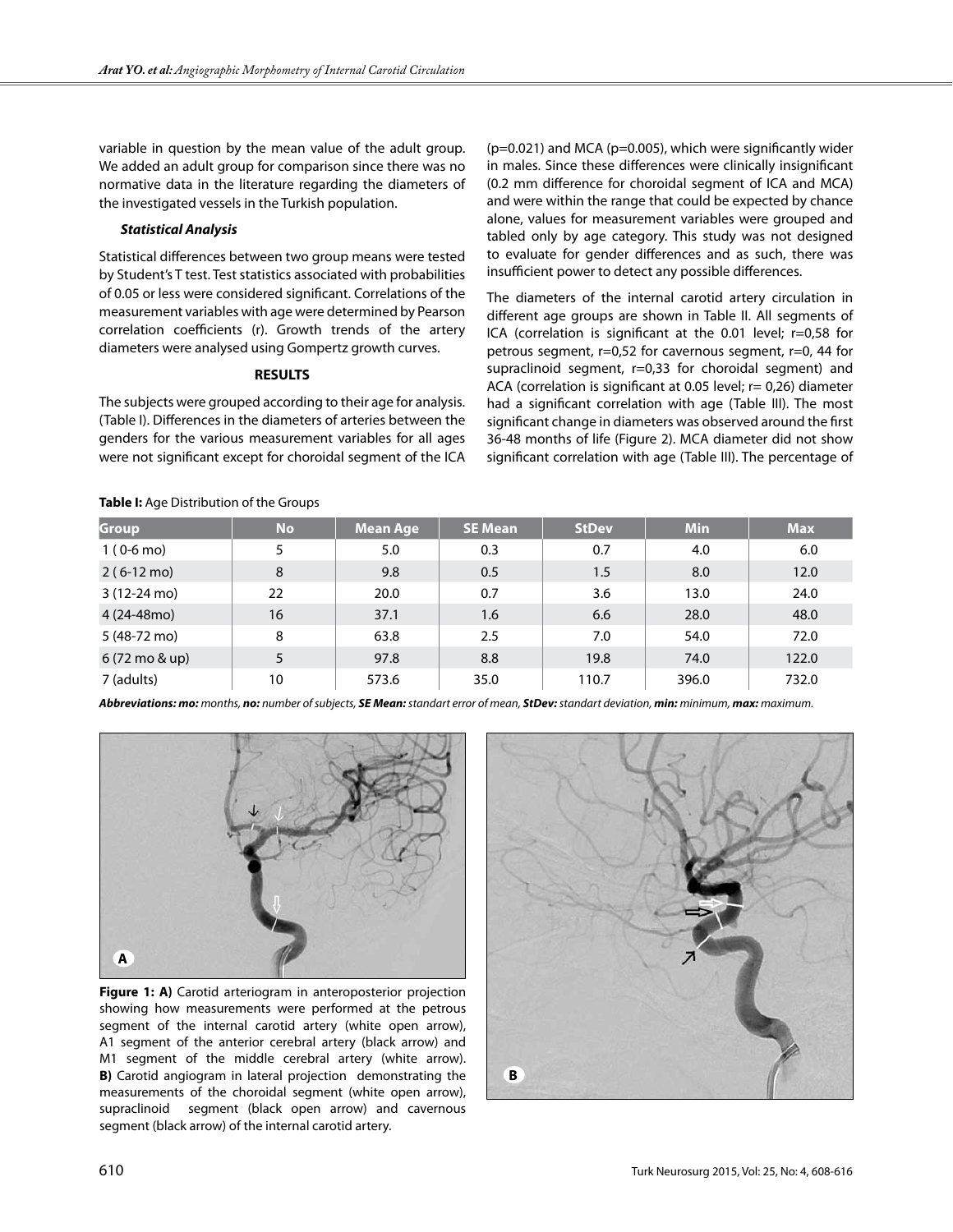| <b>Age Groups</b>     | <b>Mean</b> | <b>SE Mean</b> | <b>SD</b> | <b>Minimum</b> | <b>Maximum</b> |
|-----------------------|-------------|----------------|-----------|----------------|----------------|
| <b>ICA</b>            |             |                |           |                |                |
| <b>Petrous</b>        |             |                |           |                |                |
| $1(0-6 \text{ mo})$   | 2.92        | 0.14           | 0.32      | 2.50           | 3.30           |
| 2 (6-12 mo)           | 3.55        | 0.15           | 0.41      | 3.00           | 4.20           |
| 3 (12-24 mo)          | 3.70        | 0.11           | 0.52      | 2.80           | 4.90           |
| 4 (24-48 mo)          | 3.94        | 0.14           | 0.54      | 3.20           | 5.60           |
| 5 (48-72 mo)          | 3.96        | 0.18           | 0.50      | 3.40           | 4.80           |
| 6 (72 mo&up)          | 4.54        | 0.13           | 0.28      | 4.10           | 4.80           |
| 7 (adults)            | 4.88        | 0.18           | 0.56      | 4.30           | 5.80           |
| <b>Cavernous</b>      |             |                |           |                |                |
| $1(0-6 \text{ mo})$   | 2.96        | 0.10           | 0.23      | 0.27           | 3.30           |
| $2(6-12 \text{ mo})$  | 3.31        | 0.14           | 0.38      | 2.60           | 3.70           |
| 3 (12-24 mo)          | 3.50        | 0.08           | 0.39      | 2.70           | 4.20           |
| 4 (24-48 mo)          | 3.82        | 0.11           | 0.44      | 3.30           | 4.50           |
| 5 (48-72 mo)          | 3.68        | 0.12           | 0.35      | 3.20           | 4.20           |
| 6 (72 mo&up)          | 4.28        | 0.23           | 0.52      | 3.50           | 4.70           |
| 7 (adults)            | 4.41        | 0.23           | 0.73      | 3.60           | 5.50           |
| Supraclinoid          |             |                |           |                |                |
| $1(0-6 \text{ mo})$   | 2.82        | 0.14           | 0.31      | 2.50           | 3.30           |
| $2(6-12 \text{ mo})$  | 3.05        | 0.11           | 0.32      | 2.50           | 3.60           |
| 3 (12-24 mo)          | 3.19        | 0.07           | 0.35      | 2.50           | 3.80           |
| 4 (24-48 mo)          | 3.32        | 0.05           | 0.22      | 3.00           | 3.70           |
| 5 (48-72 mo)          | 3.23        | 0.14           | 0.41      | 2.70           | 3.80           |
| 6 (72 mo&up)          | 3.66        | 0.19           | 0.42      | 3.00           | 4.10           |
| 7 (adults)            | 3.68        | 0.20           | 0.64      | 2.80           | 4.60           |
| Choroidal             |             |                |           |                |                |
| $1(0-6 \text{ mo})$   | 2.62        | 0.12           | 0.28      | 2.20           | 2.90           |
| $2(6-12 \text{ mo})$  | 2.84        | 0.11           | 0.32      | 2.30           | 3.40           |
| $3(12-24 \text{ mo})$ | 3.01        | 0.07           | 0.36      | 2.50           | 3.70           |
| 4 (24-48 mo)          | 3.13        | 0.08           | 0.34      | 2.70           | 3.90           |
| 5 (48-72 mo)          | 3.08        | 0.14           | 0.40      | 2.50           | 3.70           |
| 6 (72 mo&up)          | 3.44        | 0.14           | 0.32      | 3.00           | 3.80           |
| 7 (adults)            | 3.33        | 0.16           | 0.51      | 2.80           | 4.30           |
| <b>MCA</b>            |             |                |           |                |                |
| $1(0-6 \text{ mo})$   | 2.34        | 0.10           | 0.22      | 2.10           | 2.50           |
| $2(6-12 \text{ mo})$  | 2.48        | 0.15           | 0.42      | 1.90           | 3.30           |
| 3 (12-24 mo)          | 2.59        | 0.06           | 0.28      | 2.10           | 3.20           |
| 4 (24-48 mo)          | 2.68        | 0.08           | 0.33      | 2.20           | 3.20           |
| 5 (48-72 mo)          | 2.74        | 0.11           | 0.32      | 2.30           | 3.20           |
| 6 (72 mo&up)          | 2.72        | 0.11           | 0.24      | 2.40           | 3.00           |
| 7 (adults)            | 2.68        | 0.11           | 0.36      | 2.20           | 3.30           |
| <b>ACA</b>            |             |                |           |                |                |
| $1(0-6 \text{ mo})$   | 1.70        | 0.03           | 0.07      | 1.60           | 1.80           |
| $2(6-12 \text{ mo})$  | 1.96        | 0.13           | 0.37      | 1.40           | 2.70           |
| 3 (12-24 mo)          | 2.10        | 0.06           | 0.26      | 1.50           | 2.70           |
| 4 (24-48 mo)          | 2.16        | 0.09           | 0.37      | 1.50           | 3.00           |
| 5 (48-72 mo)          | 1.94        | 0.22           | 0.62      | 1.20           | 3.00           |
| 6 (72 mo&up)          | 2.14        | 0.19           | 0.43      | 1.90           | 2.90           |
| 7 (adults)            | 2.30        | 0.14           | 0.43      | 1.90           | 3.30           |

**Table II:** Diameters of Different Segments of Internal Carotid Artery, Middle and Anterior Cerebral Artery in Different Age Groups

*Abbreviations: ICA: internal carotid artery,OA: ophthalmic artery, MCA: middle cerebral artery,SD: standart deviation, SE Mean: standart error of mean.*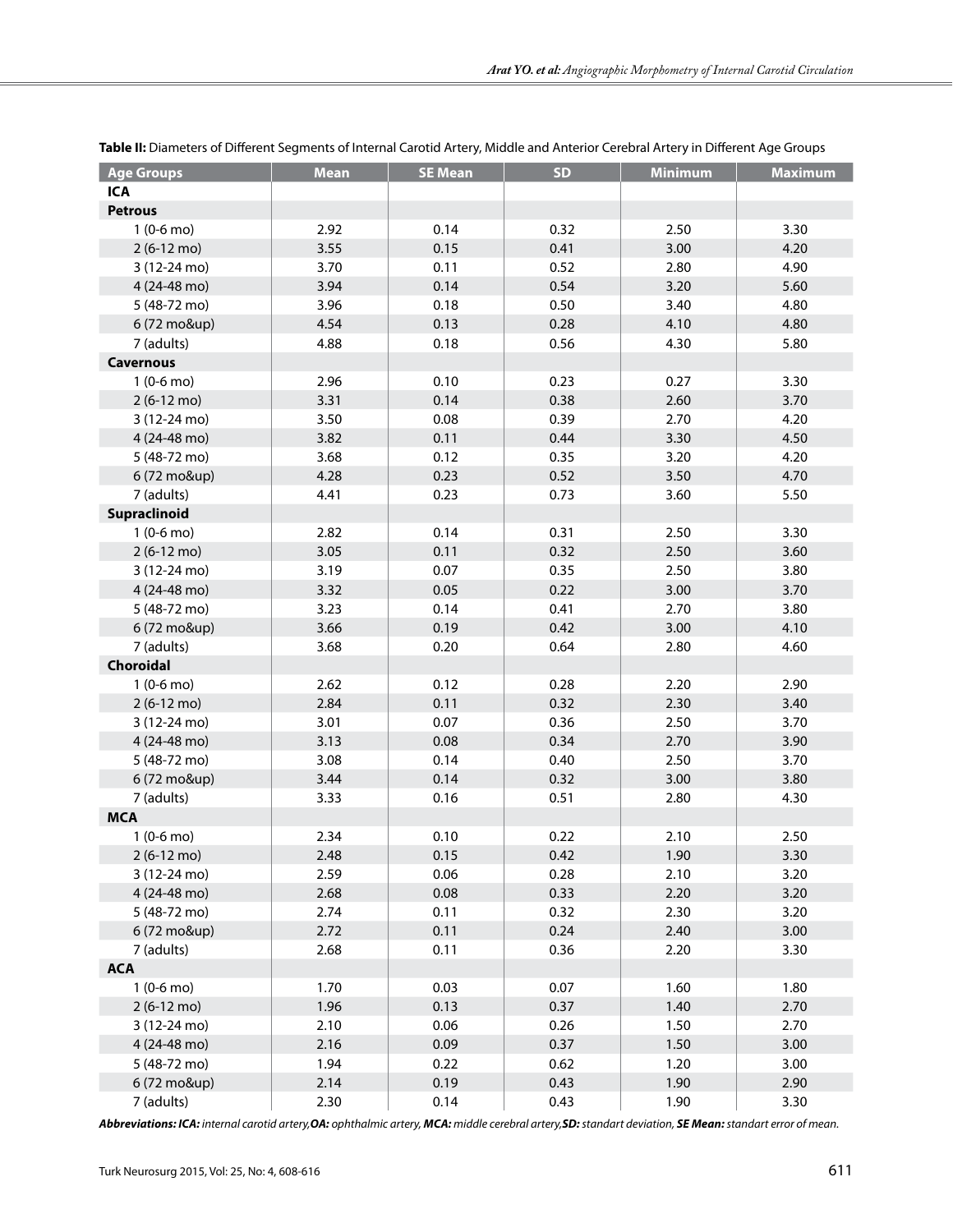adult sizes attained in the first 48 months of life ranged from 81% to 94% for all segments of ICA and ACA, was 99% for MCA and 59% for common iliac artery. The percentage values of the adult vascular diameter attained at different age groups are shown in Table IV. The growth trends of the vascular diameters analyzed by Gompertz growth curves are shown in Figure 2.

## **DISCUSSION**

Detailed knowledge of cerebrovascular morphology is integral in planning the treatment and assessing device performance for endovascular interventions (41). Mean internal diameter of cerebral arteries and vascular geometry are important in diagnosis and management of cerebral aneurysms, strokes and ischemia (17).

Up to 6.8% of all intracranial aneurysms arise in the pediatric age group (31). In addition, embolic strokes in children and their endovascular treatment have been reported recently (1, 39). A definite subset of children with aneurysms and embolic stroke would require endovascular management with stents or stent-like devices that rely on accurate vascular morphometric measurements for placement. There is lack of data in the literature regarding the morphometry of internal carotid circulation in the pediatric age group. The existing data for adults comprises of CT or MR angiograms and to some extent digital subtraction angiograms, which are the gold standard for imaging-based measurements (11). Cadaveric studies have some morphometric limitations including measurement of external diameter of the vessels (41). We were unable to find a pediatric series focusing on the angiographic measurements based on modern digital subtraction angiography.

Based on our findings, the arterial diameters appear to follow the size of the brain territory they supply. It is shown that the brain reaches 90% of its adult size by the first year of age while its complete growth ends at age 7 (22). A 3D MRI study of brain development during infancy and childhood showed that growth spurts of the whole brain as well as frontal and temporal lobes were noted during the first two years after birth. (23). Similarly, Waitzman et al. (35), showed that the cranium grew rapidly in the first year of life and the growth slowed markedly in the later years and was almost complete by age 6. In our study, we noted that diameters of all segments of ICA and ACA had a significant correlation with age. Most of the growth was noted around 36-48 months of life and this appeared to be parallel with the brain growth (22, 23, 35). We also noted that MCA diameter did not show significant correlation with age. For MCA the adult size was attained almost fully (87%) in the first 6 months of life. Additionally, Matsuzawa et al. (23), showed that during the first 2 years of life where growth spurts of the brain was seen, the frontal lobes grew more rapidly than the temporal lobes. These might explain why we observed significant correlation with age in ACA diameters but not in MCA diameters. Another finding was that the iliac artery reached only 59% of adult the diameter in the first 48 months of life. This is in contrast with all the segments of ICA circulation where 81% to 99% of adult diameters are attained by 48 months of age.

**Table III:** Correlation Matrix of Different Segments of Internal Carotid Artery, Iliac Artery, Anterior and Middle Cerebral Artery Diameters with Age

|     |   | Age (mo) | ICA-<br>petrous | ICA-<br>$  $ cavernous $  $ | ICA-<br>supraclinoid | ICA-<br>$\vert$ choroidal $\vert$ | <b>MCA</b> | <b>ACA</b> | <b>Iliac</b><br>artery |
|-----|---|----------|-----------------|-----------------------------|----------------------|-----------------------------------|------------|------------|------------------------|
| Age |   |          | $.588**$        | $.519**$                    | $.443**$             | $.325***$                         | .117       | $.261*$    | $.698**$               |
|     | D |          | .000            | .000                        | .000                 | .005                              | .322       | .025       | .000                   |
|     | Ν | 74       | 74              | 74                          | 74                   | 74                                | 74         | 74         | 74                     |

*Abbreviations: mo: month, ICA: internal carotid artery, MCA: middle cerebral artery, ACA: anterior cerebral artery.*

**Table IV:** Percentage of the Adult Diameter Attained at Different Age Groups for Internal Carotid Artery, Iliac Artery, Anterior and Middle Cerebral Artery

| <b>Group</b>          | ICA-petrous | $ICA-$<br><b>cavernous</b> | ICA-<br>supraclinoid | ICA-<br>choroidal | <b>MCA</b> | <b>ACA</b> | <b>Iliac artery</b> |
|-----------------------|-------------|----------------------------|----------------------|-------------------|------------|------------|---------------------|
| $1(0-6 \text{ mo})$   | 60          | 67                         | 76                   | 79                | 87         | 74         | 36                  |
| $2(6-12 \text{ mo})$  | 73          | 75                         | 83                   | 85                | 92         | 85         | 40                  |
| $3(12-24 \text{ mo})$ | 76          | 79                         | 86                   | 90                | 96         | 91         | 47                  |
| 4 (24-48 mo)          | 81          | 86                         | 90                   | 94                | 99         | 93         | 59                  |
| $5(48-72 \text{ mo})$ | 81          | 83                         | 88                   | 92                | 100        | 94         | 63                  |
| 6 (72 mo&up)          | 93          | 97                         | 99                   | 100               | 100        | 93         | 77                  |

*Abbreviations: mo: month, ICA: internal carotid artery, MCA: middle cerebral artery, ACA: anterior cerebral artery.*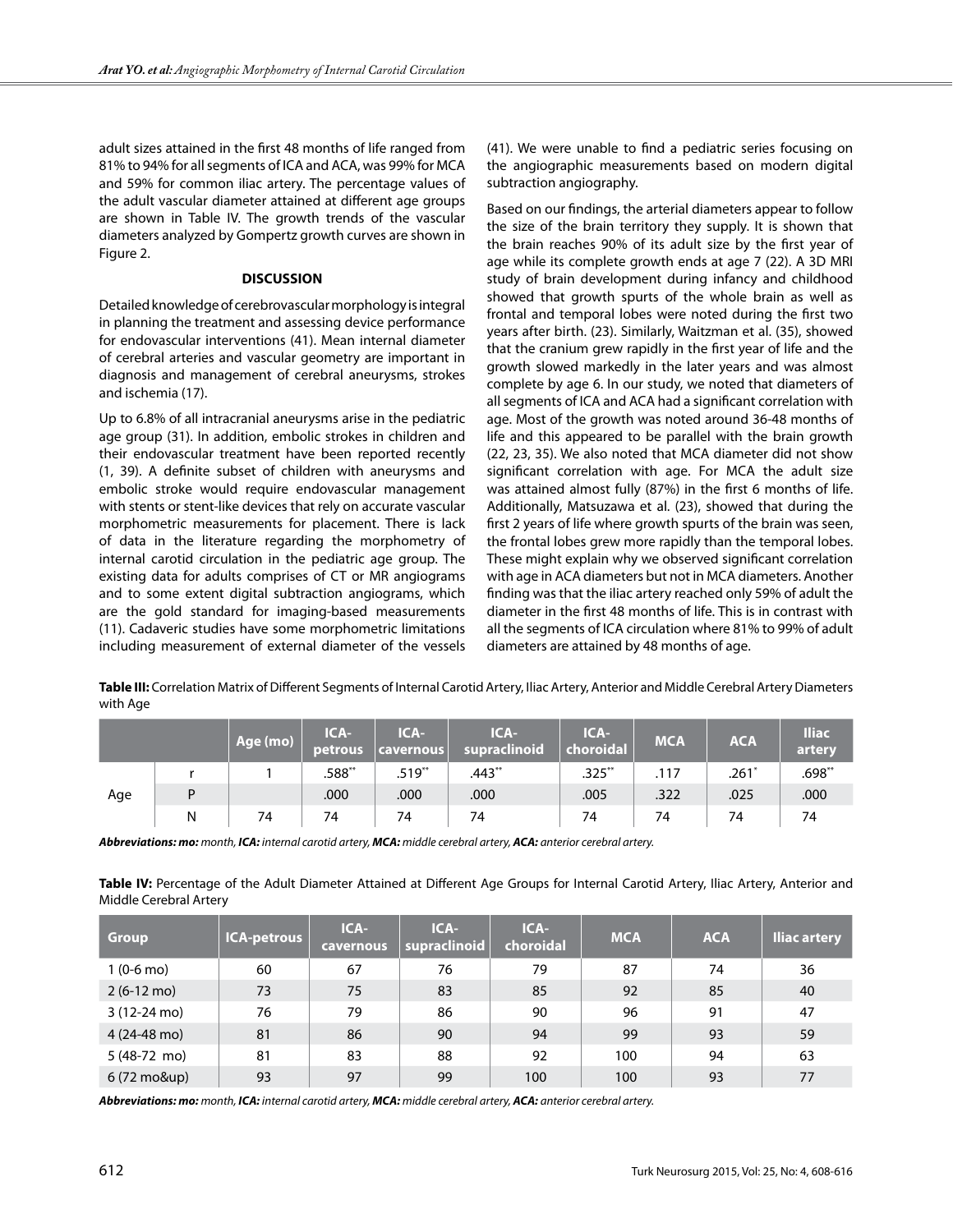

**Figure 2:** Growth trends of different segments of internal carotid artery, anterior and middle cerebral artery with age. (**ICA:** internal carotid artery).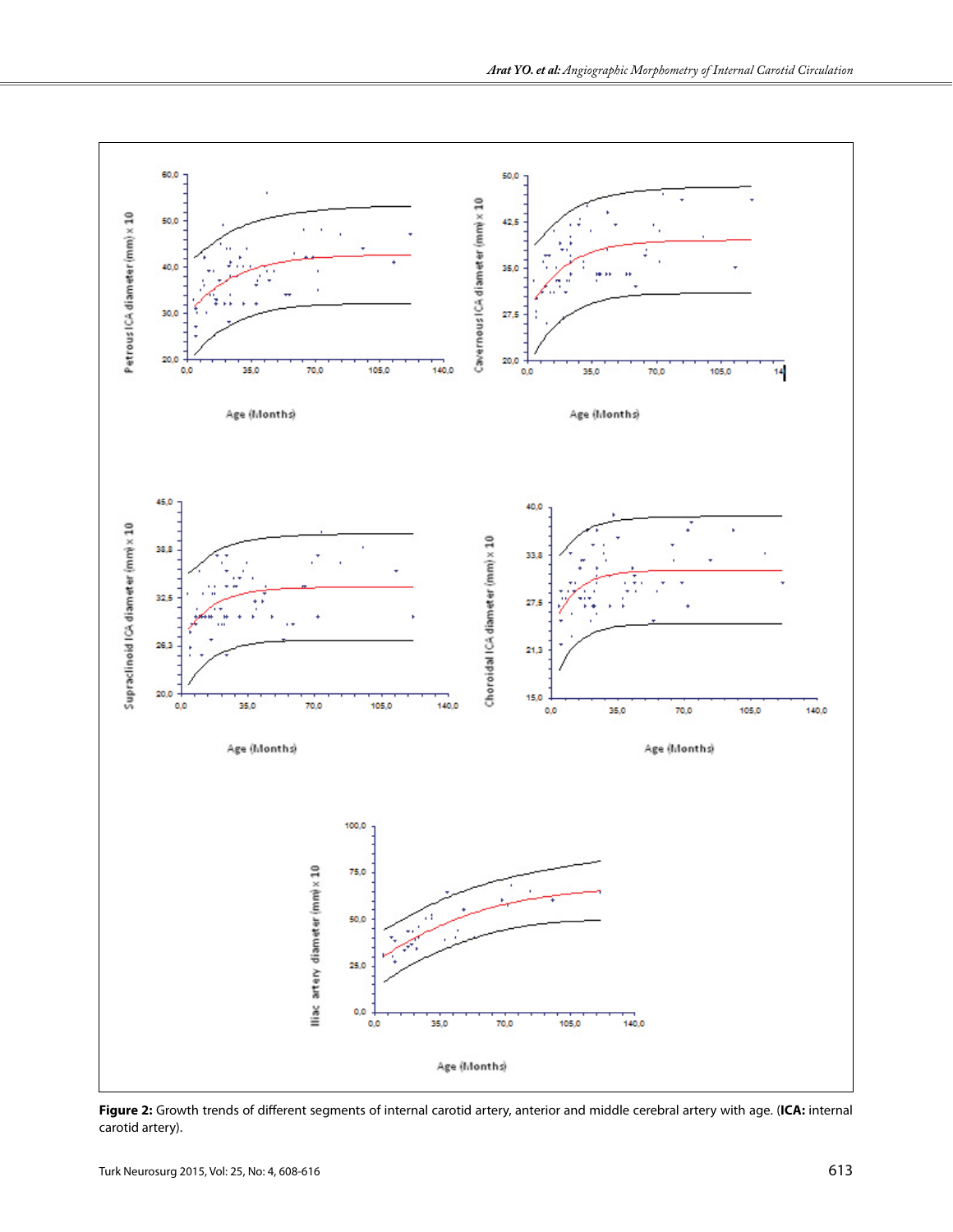Besides the pediatric intracranial arterial measurements using modern angiographic equipment, we included 10 adults for related measurements. Our limited adult group yielded measurements similar to the published literature. We included this group for comparison since we were not able to find normative data regarding the carotid and cerebral artery diameters in the Turkish population. Adult group ICA and cerebral artery diameters found in this study correlated well with values reported in the literature (37). Wollschlaeger et al. (37) reported angiographic measurements of 2.03 mm for ACA, 2.87 mm for MCA and 3.7 mm for ICA. A recent study on cerebrovascular geometry in the anterior circulation reported mean diameter of  $5 \pm 0.6$  mm and  $3.6 \pm 0.4$  mm for cavernous ICA and the ICA terminus measured with computed tomography angiography (28). They also reported mean diameters of 3.1  $\pm$  0.4 mm and 2.4  $\pm$  0 mm at the MCA and M2 origins respectively. They found no difference based on gender or side. The measurement of the arteries in these reports is somewhat similar to the magnetic resonance angiography findings of Krabbe-Hartkamp et al. (19). Our findings and those of Wollschlaeger et al. (37) in adults are based on selective angiography, the gold standard in vascular imaging and are more likely to indicate the actual values.

Our findings have some important clinical implications. Secondary to a gradual increase in the endovascular treatment of aneurysms in pediatric age group (16) as well as recent inclusion of children in intraarterial stroke treatments (3), stents and similar devices (stentrievers, flow diverters) which are used as common (or in certain cases as routine) endovascular devices (1, 10), are inevitably finding their use in the pediatric population. In the meantime, concerns have arisen regarding intracranial stent use in the pediatric age group due to unknown effect of stents on growing vessels (3, 20, 29). Arnold et al. (3) implied that stents were contraindicated in children due to ongoing growth as well as the small sizes of the cerebral arteries. They also noted that specifically designed catheters were needed. The statements put forward by these authors in the corresponding articles were not supported by any morphometric references.

The results of our study demonstrate that abstinence from stenting in the intracranial circulation only based on size criteria and expected growth of vessels is not justified in children. We also propose that from a morphometric standpoint, the size range of current intracranial stents, stentrievers or flow diverters is sufficient to cover the pediatric population. Significantly smaller iliac diameters in children indicate the femoral access as the limiting factor. At times, this problem can be solved by using 3 French long introducer sheaths or directly 4 F diagnostic catheters for internal carotid artery access through a transfemoral route. In very young children, direct access with 2.4 to 3.4 French microcatheters at the groin may be possible for stent or flow diverter placement. In these cases, it would be preferable to have a stent delivery microcatheter with transitions adjusted for very small children, in a manner similar to the pediatric version of Baltacci catheter (Balt, Montmerci, France) manufactured

specifically for retinoblastoma treatment. Apart from morphometric measurements, the more critical issues that need to be better clarified in children are the concerns about the long-term efficacy for flow diverters and patency or long term antiplatelet agent protocols for both stents and flow diverters.

We performed a literature search to see if our findings were supported by the current endovascular practice. We noted that in a great majority of single-center large series concerning stenting for intracranial aneurysms, an age range to include children was present (12,26,27). However, no information specific to the sizing of the devices or antiplatelet drug administration in children was provided in these series. We were able to find 16 reports that clearly noted the sizes of intracranial stents or flow diverters used in a child (2, 5-9, 13, 15, 18, 20, 21, 25, 30, 36, 38-40). The age range in these reports ranged from 9 months to 17 years (mean 10 years) and 6 of the cases were age 7 or below. The sizes of the devices used in these children matched the sizes of devices we would have used for similar locations in adult patients (e.g. 2.5 mm flow diverter for an M1 aneurysm, 4 mm flow diverter for a cavernous aneurysm, 4.5 mm stent for ICA dissection, 3 mm stent for MCA aneurysm). On the other hand, the antiplatelet regimen was not uniform. The procedures were carried out safely and issues related to change in arterial size of the growing children were not encountered in these reports.

To conclude, concerns relating to abstinence from stenting in children appear to hold true for the peripheral circulation rather than the intracranial circulation and the current armamentarium of intracranial stents or stent-like devices is sufficient to cover the need in the pediatric population. Notwithstanding the ability of current devices to cover the need in children, indication of such devices should rely on other data including but not limited to long-term efficacy and patency rates and the need for associated antiplatelet medications which is beyond the scope of this study.

# **Acknowledgements**

The authors would like to acknowledge Prof. Fikret Gurbuz, Prof. Ensar Baspınar and research assistant Rabia Albayrak Delialioglu from the Department of Genetics and Statistics, Faculty of Agriculture, Ankara University, for their help in the statistical analysis of the study.

## **REFERENCES**

- 1. Alnaami I, Buchholz H, Ashforth R, Yeo T, Kotylak T, Alaklabi M, Rutledge J: Successful use of Solitaire FR for stroke in a pediatric ventricular assist device patient. Ann Thorac Surg 96: e65-67, 2013
- 2. Appelboom G, Kadri K, Hassan F, Leclerc X: Infectious aneurysm of the cavernous carotid artery in a child treated with a new-generation of flow-diverting stent graft: case report. Neurosurgery 66: E623-624, 2010
- 3. Arnold M, Steinlin M, Baumann A, Nedeltchev K, Remonda L, Moser SJ, Mono ML, Schroth G, Mattle HP, Baumgartner RW: Thrombolysis in childhood stroke: report of 2 cases and review of the literature. Stroke 40: 801-807, 2009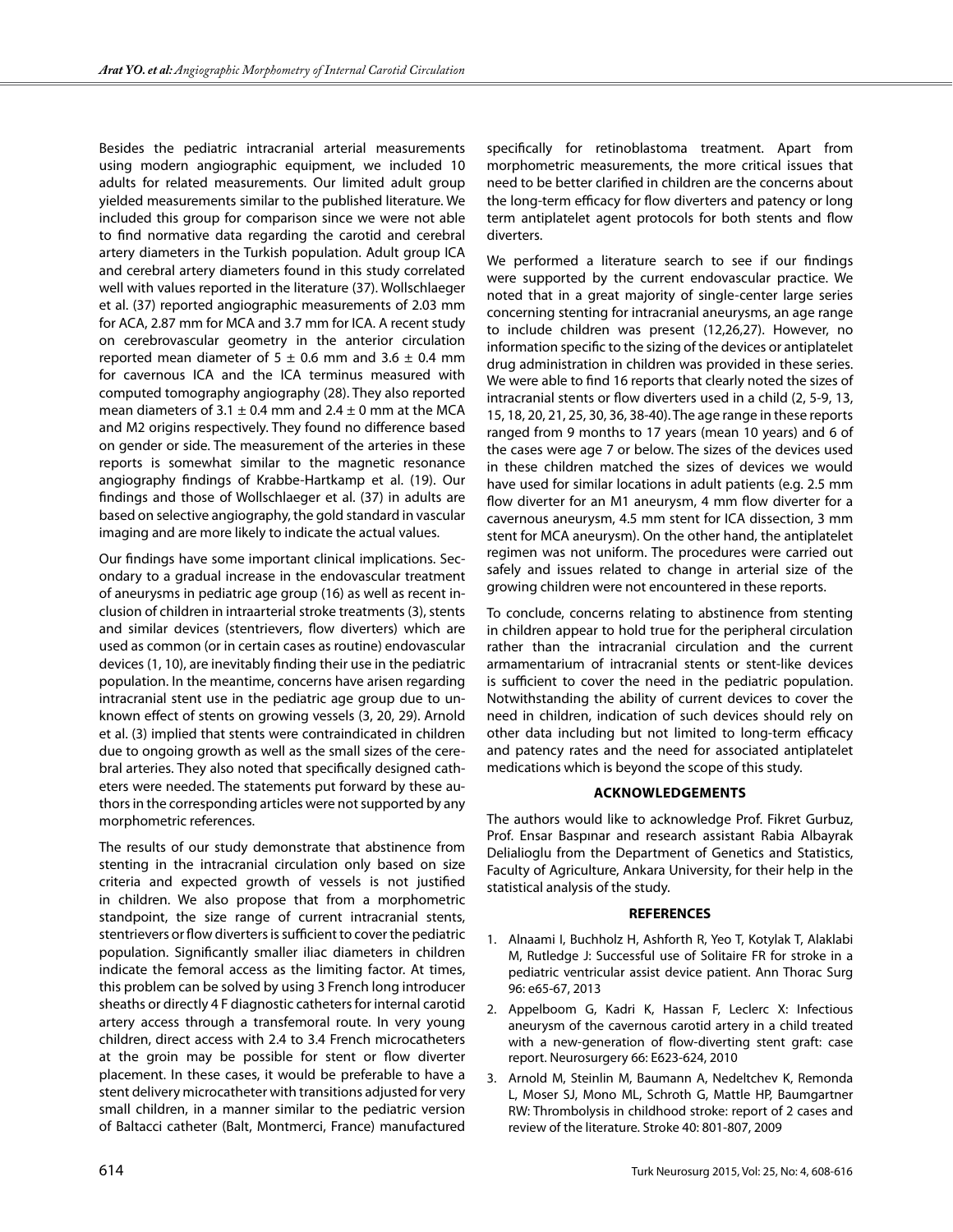- 4. Asaithambi G, Adil MM, Shah KM, Jordan LC, Qureshi AI: Patterns of treatment and associated short-term outcomes of unruptured intracranial aneurysms in children. Childs Nerv Syst 30: 1697-1700, 2014
- 5. Binning MJ, Khalessi AA, Siddiqui AH, Hopkins LN, Levy EI: Stent placement for the treatment of a symptomatic intracranial arterial dissection in an adolescent. J Neurosurg Pediatr 6: 154-158, 2010
- 6. Burrows AM, Zipfel G, Lanzino G: Treatment of a pediatric recurrent fusiform middle cerebral artery (MCA) aneurysm with a flow diverter. J Neurointerv Surg 5: e47, 2013
- 7. Chandela S, Alzate J, Sen C, Song J, Nimi Y, Berenstein A, Langer D: Treatment of a complex posterior fossa aneurysm in a child using side-to-side posterior inferior cerebellar artery-posterior inferior cerebellar artery bypass. J Neurosurg Pediatr 1: 79-82, 2008
- 8. Cohen JE, Ferrario A, Ceratto R, Miranda C, Lylyk P: Reconstructive endovascular approach for a cavernous aneurysm in infancy. Neurol Res 25: 492-496, 2003
- 9. Crowley RW, Evans AJ, Kassell NF, Jensen ME, Dumont AS: Endovascular treatment of a fusiform basilar artery aneurysm using multiple "in-stent stents". Technical note. J Neurosurg Pediatr 3: 496-500, 2009
- 10. D'Urso PI, Lanzino G, Cloft HJ, Kallmes DF: Flow diversion for intracranial aneurysms: A review. Stroke 42: 2363-2368, 2011
- 11. Ferguson SD, Rosen DS, Bardo D, Macdonald RL: Arterial diameters on catheter and computed tomographic angiography. World Neurosurg 73: 165-173, 2010
- 12. Fiorella D, Albuquerque FC, Han P, McDougall CG: Preliminary experience using the Neuroform stent for the treatment of cerebral aneurysms. Neurosurgery 54: 6-16, 2004
- 13. Fontela PS, Tampieri D, Atkinson JD, Daniel SJ, Teitelbaum J, Shemie SD: Posttraumatic pseudoaneurysm of the intracavernous internal carotid artery presenting with massive epistaxis. Pediatr Crit Care Med 7: 260-262, 2006
- 14. Gobin YP, Dunkel IJ, Marr BP, Brodie SE, Abramson DH: Intra-arterial chemotherapy for the management of retinoblastoma: four-year experience. Arch Ophthalmol 129: 732-737, 2011
- 15. Gupta V, Jain V, Mathuria SN, Khandelwal N: Endovascular treatment of a mycotic intracavernous carotid artery aneurysm using a stent graft. Interv Neuroradiol 19: 313-319, 2013
- 16. Hetts SW, Narvid J, Sanai N, Lawton MT, Gupta N, Fullerton HJ, Dowd CF, Higashida RT, Halbach VV: Intracranial aneurysms in childhood: 27-year single-institution experience. AJNR Am J Neuroradiol 30: 1315-1324, 2009
- 17. Kim DW, Kang SD: Association between internal carotid artery morphometry and posterior communicating artery aneurysm. Yonsei Med J 48: 634-638, 2007
- 18. Komiyama M, Yoshimura M, Honnda Y, Matsusaka Y, Yasui T: Acute basilar artery dissection treated by emergency stenting in a 13-year-old boy. Pediatr Neurosurg 41: 318-322, 2005
- 19. Krabbe-Hartkamp MJ, van der Grond J, de Leeuw FE, de Groot JC, Algra A, Hillen B, Breteler MM, Mali WP: Circle of Willis: morphologic variation on three-dimensional time-of-flight MR angiograms. Radiology 207: 103-111, 1998
- 20. Lai YJ, Chang FC, Lin CJ, Hsieh TC, Wang KL: Endovascular therapy in pediatric intracranial carotid artery dissection. Pediatr Neurol 42: 291-294, 2010
- 21. Lee JY, Kwon BJ, Kang HS, Wang KC: Subarachnoid hemorrhage from a dissecting aneurysm of the posterior cerebral artery in a child: Rebleeding after stent-assisted coiling followed by stent-within-stent technique. J Korean Neurosurg Soc 49: 134-138, 2011
- 22. Likus W, Bajor G, Gruszczynska K, Baron J, Markowski J, Machnikowska-Sokolowska M, Milka D, Lepich T: Cephalic index in the first three years of life: study of children with normal brain development based on computed tomography. Scientific World Journal 2014: 502836, 2014
- 23. Matsuzawa J, Matsui M, Konishi T, Noguchi K, Gur RC, Bilker W, Miyawaki T: Age-related volumetric changes of brain gray and white matter in healthy infants and children. Cereb Cortex 11: 335-342, 2001
- 24. Muller HR, Brunholzl C, Radu EW, Buser M: Sex and side differences of cerebral arterial caliber. Neuroradiology 33: 212-216, 1991
- 25. Ogilvy CS, Tawk RG, Mokin M, Yang X, Levy EI, Hopkins LN, Siddiqui AH: Stent-assisted coiling treatment of pediatric traumatic pseudoaneurysm resulting from tumor surgery. Pediatr Neurosurg 47: 442-448, 2011
- 26. Phillips TJ, Wenderoth JD, Phatouros CC, Rice H, Singh TP, Devilliers L, Wycoco V, Meckel S, McAuliffe W: Safety of the pipeline embolization device in treatment of posterior circulation aneurysms. AJNR Am J Neuroradiol 33: 1225-1231, 2012
- 27. Pistocchi S, Blanc R, Bartolini B, Piotin M: Flow diverters at and beyond the level of the circle of willis for the treatment of intracranial aneurysms. Stroke 43: 1032-1038, 2012
- 28. Rai AT, Hogg JP, Cline B, Hobbs G: Cerebrovascular geometry in the anterior circulation: An analysis of diameter, length and the vessel taper. J Neurointerv Surg 5: 371-375, 2013
- 29. Rizzi M, De Benedictis A, Marras CE, Palma P, Desiderio F, Rollo M: Ruptured dissecting vertebrobasilar aneurysm in childhood: What is the therapeutic strategy? Pediatr Neurosurg 48: 313-318, 2012
- 30. Savastano LE, Chaudhary N, Gemmete JJ, Garton HJ, Maher CO, Pandey AS: Stent-assisted coil embolization of a symptomatic middle cerebral artery aneurysm in an infant. J Neurosurg Pediatr 14: 550-554, 2014
- 31. Sorteberg A, Dahlberg D: Intracranial Non-traumatic Aneurysms in Children and Adolescents. Curr Pediatr Rev 9: 343-352, 2013
- 32. Takegoshi H, Kikuchi S: An anatomic study of the horizontal petrous internal carotid artery: Sex and age differences. Auris Nasus Larynx 34: 297-301, 2007